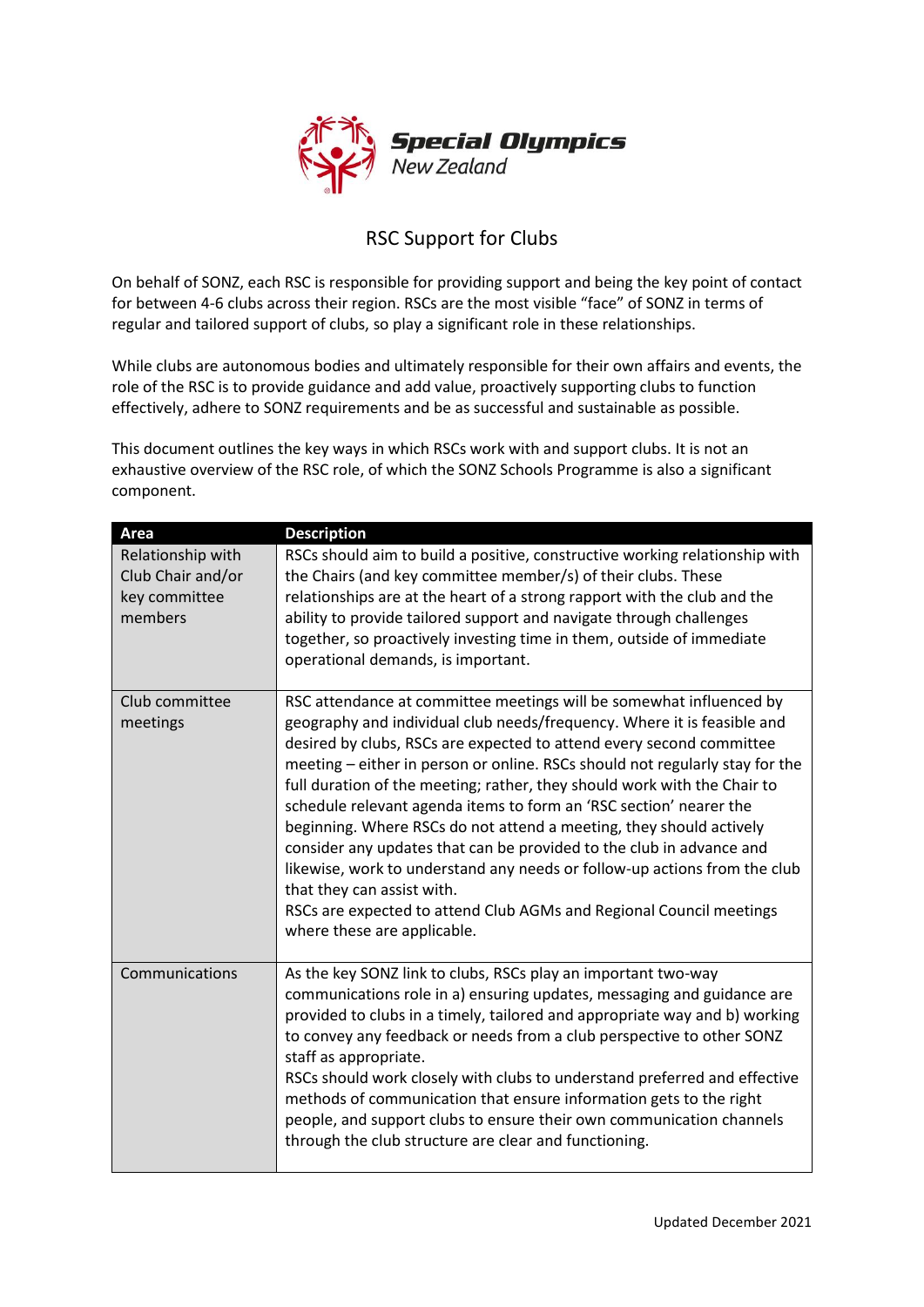| SONZ processes and<br>compliance | RSCs will support clubs to grow their understanding of relevant SONZ<br>policies and processes, particularly the operational ones that impact the<br>regular functioning of the club. Proactively investing time to ensure clubs<br>have a clear understanding of what's required is key to preventing issues<br>further down the track (e.g. athlete eligibility).<br>RSCs should provide ongoing support to clubs to grow their capability to<br>manage SONZ systems as required (e.g. GMS, online registrations,<br>accessing webinars etc), but are not responsible for the actual 'doing' of<br>these tasks. For clarity's sake, RSCs will provide coaching and support<br>around the use of GMS - and can arrange for more in-depth, targeted<br>training from within SONZ as required, to support clubs to grow their<br>capability with this tool - but are not responsible for directly managing<br>GMS at club events. |
|----------------------------------|----------------------------------------------------------------------------------------------------------------------------------------------------------------------------------------------------------------------------------------------------------------------------------------------------------------------------------------------------------------------------------------------------------------------------------------------------------------------------------------------------------------------------------------------------------------------------------------------------------------------------------------------------------------------------------------------------------------------------------------------------------------------------------------------------------------------------------------------------------------------------------------------------------------------------------|
|                                  | <b>Expiring registrations</b><br>On the first Monday of each month, RSCs will send clubs a list of expiry<br>dates for athlete medicals and volunteer registrations, bringing particular<br>attention to those who are expiring in the upcoming three months. There<br>is no flexibility around athletes with expired medicals competing or<br>unregistered volunteers fulfilling the 1:4 ratio, so it is critical that RSCs and<br>clubs work together to ensure information is shared and communications<br>are effective so that these registrations can be renewed in a timely<br>manner.                                                                                                                                                                                                                                                                                                                                    |
| <b>Club Events</b>               | Tier 1 Events<br>RSCs assist clubs in the planning of Tier 1 events through supporting the<br>Event Manager with their planning, providing resources and checklists as<br>appropriate, communications to invited clubs, management of entries,<br>post-event communications and an event debrief. RSCs are not expected<br>to attend Tier 1 events, but will work with clubs to ensure everything is in<br>place for the event to run smoothly.                                                                                                                                                                                                                                                                                                                                                                                                                                                                                  |
|                                  | Tier 2 Events<br>RSCs should be more fully involved with the preparation for Tier 2 events,<br>ensuring the Event Manager is supported with their planning and is on<br>track as the event approaches. As above, RSCs will co-ordinate<br>communications to invited clubs, the management of entries and post-<br>event communications. RSCs are expected to be present for the full<br>duration of Tier 2 events, supporting the Event Manager.                                                                                                                                                                                                                                                                                                                                                                                                                                                                                 |
|                                  | The Club Event Management Timeline should be utilised by RSCs<br>and Event Managers to guide their planning for events.                                                                                                                                                                                                                                                                                                                                                                                                                                                                                                                                                                                                                                                                                                                                                                                                          |
|                                  | Note – some clubs only host 1-2 events a year and will periodically<br>have people leading an event for the first time. RSCs should be<br>alongside clubs to provide guidance and ensure they have the<br>knowledge and tools to deliver successful events.                                                                                                                                                                                                                                                                                                                                                                                                                                                                                                                                                                                                                                                                      |
|                                  | <b>Annual Events Calendar</b><br>RSCs will co-ordinate with clubs to collate the annual calendar of events in<br>their region for the year ahead.                                                                                                                                                                                                                                                                                                                                                                                                                                                                                                                                                                                                                                                                                                                                                                                |